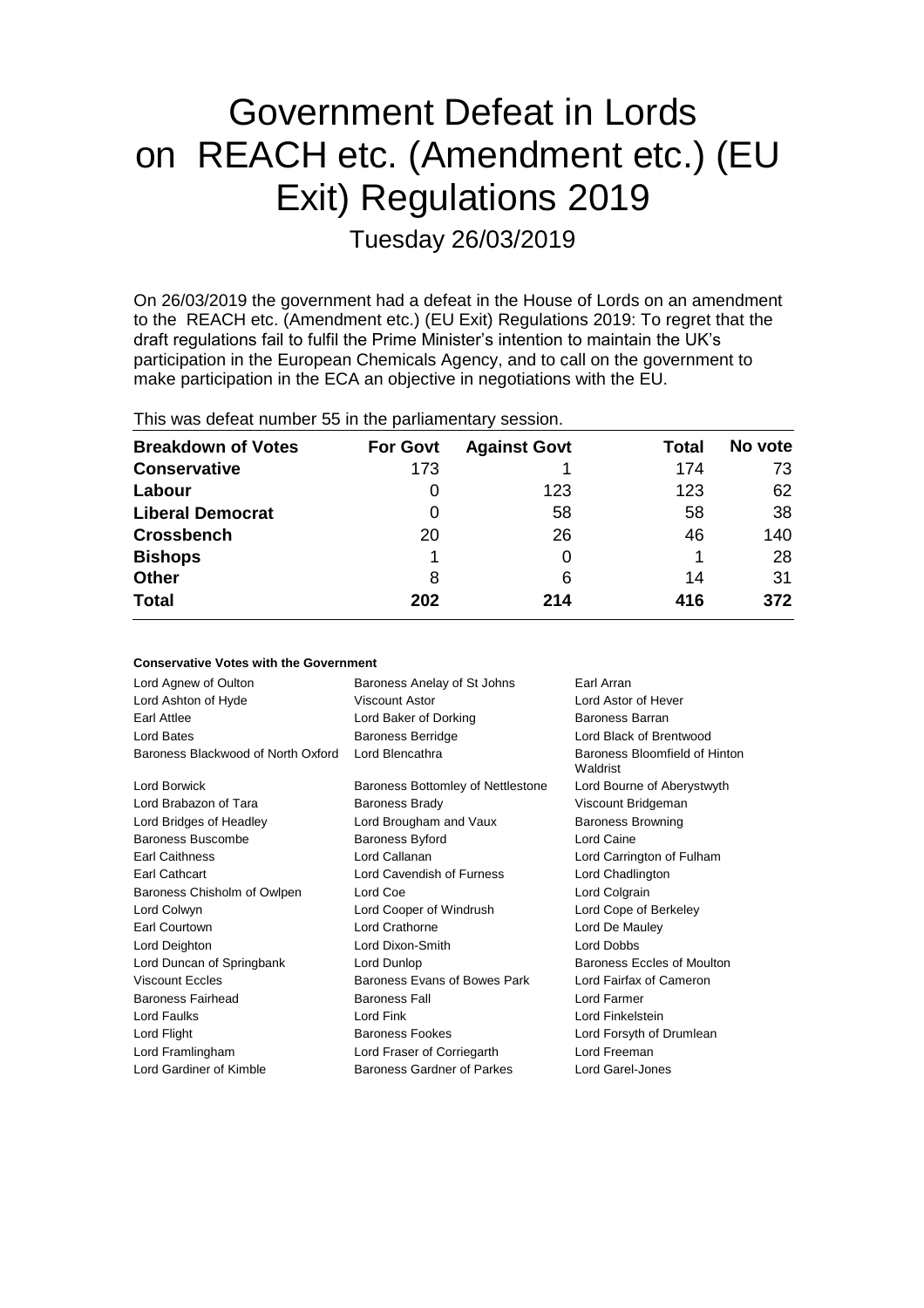Lord Gold **Baroness Goldie Baroness Goldie Lord Goodlad** Lord Hague of Richmond Viscount Hailsham Lord Hamilton of Epsom Lord Haselhurst **Lord Henley** Lord Henley **Lord Henley** Lord Hill of Oareford<br>
Baroness Hodgson of Abinger Lord Hodgson of Astley Abbotts Lord Holmes of Richmond Baroness Hodgson of Abinger Lord Hodgson of Astley Abbotts Earl Home **Baroness Hooper Baroness Hooper Lord Horam** Lord Howard of Rising **Earl Howe** Earl Howe **Lord Howell of Guildford** Lord Hunt of Wirral Baroness Jenkin of Kennington Lord Jopling Lord Keen of Elie **Lord King of Bridgwater** Lord Lamont of Lerwick Lord Lang of Monkton Lord Lansley Lord Leigh of Hurley Lord Lexden **Lord Lindsay** Lord Lilley **Communication** Lord Lilley **Earl Lindsay** Lord Lingfield Lord Livingston of Parkhead Marquess of Lothian Lord Mackay of Clashfern Lord Magan of Castletown Lord Mancroft Baroness Manzoor Lord Marland Lord Marlesford Lord McColl of Dulwich Baroness McGregor-Smith Lord McInnes of Kilwinning Baroness Meyer **Baroness Morris of Bolton** Lord Moynihan Lord Naseby **Lord Nash Baroness Neville-Jones** Baroness Noakes Lord Norton of Louth Lord O'Shaughnessy Baroness O'Cathain **Baroness** Pidding Lord Patten **Baroness** Pidding Lord Popat Lord Porter of Spalding Lord Price Lord Rana Lord Randall of Uxbridge Baroness Rawlings Lord Reay **Baroness Redfern Lord Renfrew of Kaimsthorn** Lord Renfrew of Kaimsthorn Viscount Ridley Lord Risby Lord Robathan Baroness Rock Lord Sassoon Baroness Sater Baroness Scott of Bybrook Baroness Seccombe Earl Selborne Lord Sherbourne of Didsbury Lord Shinkwin Lord Smith of Hindhead Baroness Stedman-Scott Lord Strathclyde Baroness Stroud Baroness Sugg Lord Taylor of Holbeach Lord Tebbit Lord Trefgarne **Lord Trimble** Lord Trimble **Lord True** Lord Tugendhat **Baroness Vere of Norbiton** Baroness Verma Lord Vinson Lord Wakeham Lord Wasserman Baroness Wilcox **Baroness Williams of Trafford** Baroness Wyld

Lord Geddes Lord Gilbert of Panteg Lord Glendonbrook Lord Young of Cookham Viscount Younger of Leckie

Lord Lucas Lord Lupton Lord MacGregor of Pulham Market Baroness Neville-Rolfe Baroness Newlove Baroness Nicholson of Winterbourne Lord Selkirk of Douglas **Lord Sheikh** Baroness Shephard of Northwold

### **Conservative Votes against the Government** Lord Deben

#### **Labour Votes with the Government**

# **Labour Votes against the Government**

- Baroness Bakewell **Exercise Set Exercise Set Cord Bassam of Brighton** Lord Beecham Lord Blunkett **Lord Boateng** Lord Boateng Lord Bradley Lord Bragg **Lord Brennan** Lord Brennan **Lord Brooke of Alverthorpe** Lord Brookman **Lord Browne of Ladyton** Baroness Bryan of Partick Lord Campbell-Savours **Lord Carter of Coles** Baroness Chakrabarti Lord Christopher Lord Clarke of Hampstead Lord Collins of Highbury Baroness Corston Lord Davidson of Glen Clova Lord Davies of Oldham Lord Desai **Baroness Donaghy** Lord Donoughue Baroness Drake Lord Dubs Lord Elder Lord Evans of Watford Lord Faulkner of Worcester Lord Foulkes of Cumnock Baroness Gale **Baroness Golding** Lord Giddens **Baroness Golding**
- Baroness Adams of Craigielea Lord Adonis Lord Alli Lord Gordon of Strathblane Lord Grantchester Lord Grocott

Baroness Amos Lord Anderson of Swansea Baroness Armstrong of Hill Top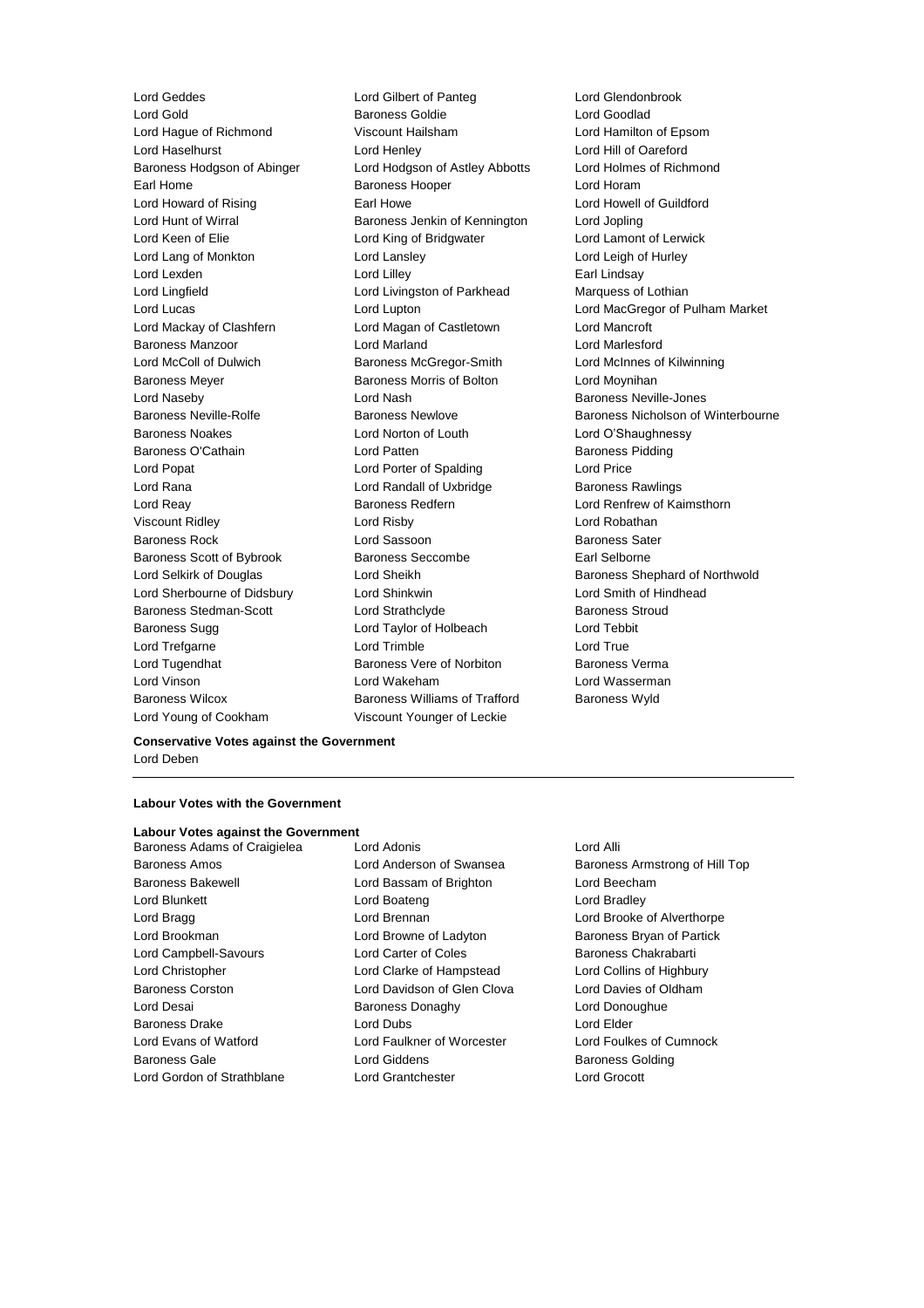Baroness Healy of Primrose Hill Baroness Henig Lord Hollick Lord Howarth of Newport Lord Hughes of Woodside Lord Hunt of Kings Heath Lord Hutton of Furness **Baroness Jay of Paddington** Baroness Jones of Whitchurch Lord Judd **Baroness Kennedy of Cradley** Baroness Kingsmill Baroness Kinnock of Holyhead Lord Kinnock **Baroness Lawrence of Clarendon** Lord Layard Lord Lea of Crondall Lord Lennie Lord Levy Baroness Liddell of Coatdyke Lord Liddle Baroness Lister of Burtersett Lord Livermore Lord Lord MacKenzie of Culkein Baroness Mallalieu Baroness Massey of Darwen Lord Maxton Lord McAvoy Lord McConnell of Glenscorrodale Baroness McDonagh Baroness McIntosh of Hudnall Lord McKenzie of Luton Lord McNicol of West Kilbride Lord Monks Baroness Morgan of Huyton Lord Morris of Handsworth Lord Morris of Aberavon Baroness Morris of Yardley Lord Murphy of Torfaen Baroness Nye **Lord O'Neill of Clackmannan** Baroness Osamor Lord Pendry Baroness Pitkeathley Lord Prescott Baroness Prosser **Example 20** Lord Puttnam **Baroness Quin** Baroness Ramsay of Cartvale Lord Reid of Cardowan Lord Rooker Lord Sawyer **Baroness Sherlock** Viscount Simon Baroness Smith of Gilmorehill Lord Smith of Leigh Lord Snape Baroness Taylor of Bolton Baroness Thornton Lord Tomlinson Lord Touhig **Lord Triesman** Lord Triesman **Lord Tunnicliffe** Lord Turnberg **Baroness Warwick of Undercliffe** Lord Watson of Invergowrie Lord Watts **Baroness Wheeler** Baroness Wheeler **Baroness Whitaker** Lord Whitty Lord Wood of Anfield Baroness Young of Old Scone

Lord Hain Viscount Hanworth Lord Harris of Haringey

Baroness Hayter of Kentish Town Lord Soley Lord Stevenson of Balmacara Baroness Symons of Vernham Dean

### **Liberal Democrat Votes with the Government**

| Liberal Democrat Votes against the Government  |                                               |                              |
|------------------------------------------------|-----------------------------------------------|------------------------------|
| Lord Addington                                 | Baroness Bakewell of Hardington<br>Mandeville | <b>Baroness Barker</b>       |
| Baroness Benjamin                              | <b>Baroness Brinton</b>                       | Lord Campbell of Pittenweem  |
| Lord Chidgey                                   | Lord Clement-Jones                            | <b>Lord Cotter</b>           |
| Lord Dholakia                                  | Lord Foster of Bath                           | Lord Fox                     |
| Baroness Garden of Frognal                     | Lord German                                   | Earl Glasgow                 |
| Lord Goddard of Stockport                      | <b>Baroness Grender</b>                       | Baroness Hamwee              |
| Baroness Harris of Richmond                    | Baroness Hussein-Ece                          | Baroness Janke               |
| <b>Baroness Jolly</b>                          | Baroness Kramer                               | Lord Lee of Trafford         |
| <b>Baroness Ludford</b>                        | Lord Newby                                    | Baroness Northover           |
| Lord Paddick                                   | Lord Palmer of Childs Hill                    | Baroness Pinnock             |
| <b>Lord Purvis of Tweed</b>                    | Baroness Randerson                            | Lord Roberts of Llandudno    |
| Baroness Scott of Needham Market               | Lord Scriven                                  | Lord Sharkey                 |
| Baroness Sheehan                               | Lord Shipley                                  | Lord Shutt of Greetland      |
| Baroness Smith of Newnham                      | Lord Steel of Aikwood                         | Lord Stoneham of Droxford    |
| Lord Storey                                    | Lord Strasburger                              | Lord Stunell                 |
| <b>Baroness Suttie</b>                         | Lord Taverne                                  | Lord Taylor of Goss Moor     |
| Lord Teverson                                  | Lord Thomas of Gresford                       | Viscount Thurso              |
| Lord Tope                                      | Baroness Tyler of Enfield                     | Lord Tyler                   |
| Lord Wallace of Saltaire<br>Lord Wrigglesworth | <b>Baroness Walmsley</b>                      | Lord Willis of Knaresborough |